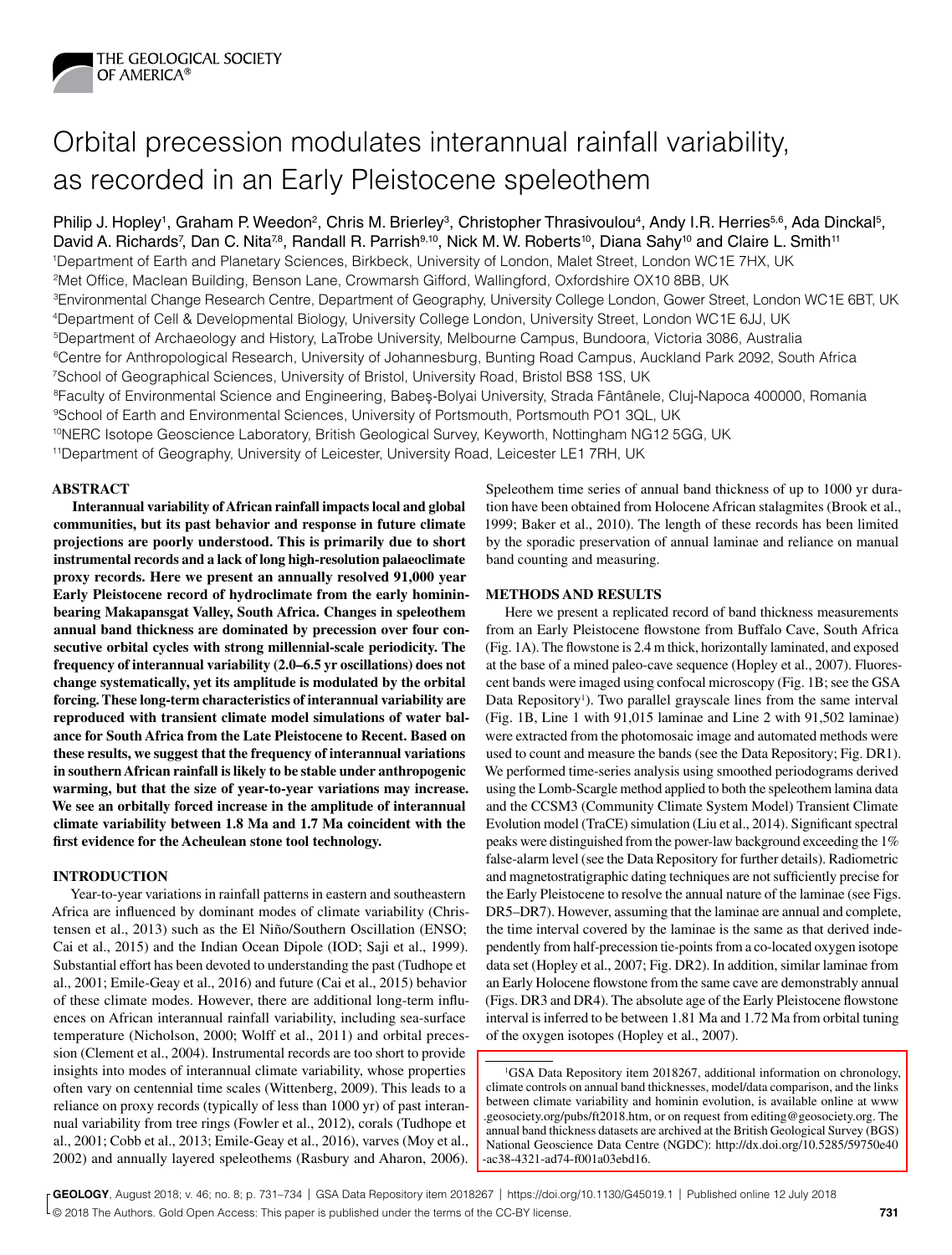

**Figure 1. Buffalo Cave, South Africa, and the annually laminated Buffalo Cave flowstone. A: Map of key fossil-bearing caves in the South African "Cradle of Humankind" UNESCO (United Nations Educational, Scientific and Cultural Organization) World Heritage site, including an enlargement of the Makapansgat Valley showing Buffalo Cave. B: Photomosaic of a 6.5 mm section of the Buffalo Cave flowstone showing the UVfluorescent annual laminae imaged using confocal microscopy. In total, 628 mm of laminated flowstone was imaged in this study, yielding 91,000 annual laminae. Average band thickness is 6.82 µm. The replicate lines are shown in red (Line 1) and blue (Line 2).**

The processes that determine the thickness of each individual lamina cannot be determined through direct observation, as the flowstone is no longer active, nor is the mined paleo-cave available for cave-monitoring studies. However, the active speleothems in Cold Air Cave (1 km southwest of Buffalo Cave; Fig. 1A) are sensitive to seasonal changes in rainfall (Finch et al., 2001) and to regional climatic variability (Sundqvist et al., 2013). Present-day variations in annual speleothem growth rates in this region depend primarily on water availability (Green et al., 2015). We consider variations in the Buffalo Cave lamina thickness to reflect the changing net water budget (precipitation minus potential evapotranspiration), primarily during austral summer (see the Data Repository for a discussion).

The two Early Pleistocene laminae thickness time series have power spectra with gently sloping backgrounds (i.e., following power laws; Figs. 2A and 2B), consistent with the properties of long records of measured precipitation (Fleming, 2013). Identification of regular cyclicity was based on the presence of spectral peaks, at the same frequency for both Lines 1 and 2, which exceed the 1% "false-alarm level" (see the Data Repository). Spectral peaks denoting cycles of periods of ~23 k.y. (Figs. 2A and 2B) are consistent with orbital-precession forcing, as demonstrated previously for mean climate at Buffalo Cave (Hopley et al., 2007). Low-pass–filtered laminae thickness data for Lines 1 and 2 show 23 k.y. oscillations that are approximately in phase and have relative amplitude variations similar to the orbital precession (Figs. 3B and 3C).

## **DISCUSSION**

Significant spectral peaks denoting cyclicity of  $\sim$ 4.3 and  $\sim$ 1.3 k.y. are recorded for Lines 1 and 2 (Figs. 2A and 2B). The periods of these peaks are similar to the 4.0–2.5 k.y. and 1.25– 0.75 k.y. cycles observed in the Late Pleistocene to Holocene  $\delta^{18}$ O record of the nearby Cold Air Cave (see Fig. 1) speleothems (Holmgren et al., 2003). Millennial-scale climate cycles with periods of 1.5 k.y. in the North Atlantic (Dansgaard-Oeschger events) have been demonstrated in the Late Pleistocene and Holocene (Bond et al., 1997). Similar climate cycles have been documented for many terrestrial temperature and hydrological (wet-dry) indicators (Wang et al., 2005). Such rapid climate changes are connected to variations in the thermohaline circulation controlled by meltwater pulses, and are known to modulate the strength of interannual variability (Liu et al., 2014; Turney et al., 2004).

Unlike ENSO temperature-related records from the Pacific (Tudhope et al., 2001; Rasbury and Aharon, 2006; Cobb et al., 2013; Emile-Geay et al., 2016), here we see no robust concentrations of variance in the 2–7 yr band

(Figs. 2A and 2B) in the Early Pleistocene. Generation of low-resolution power spectra using the Bartlett method, using subsections 1000 yr long, demonstrates that the lack of concentrated power at these time scales is not an artifact of the exceptionally high-frequency resolution of the spectra in Figures 2A and 2B (see the Data Repository for methods; Fig. DR8). Similarly, there are no such concentrations of variance at the 2–7 yr scale in instrumental records of South African rainfall (Kane, 2009), Late Holocene corals from Madagascar (Zinke et al., 2004), the Early Holocene laminae record from Buffalo Cave (Fig. 2C), nor within the net water budget in South Africa for the past 22 k.y. from TraCE (Liu et al., 2014) (Fig. 2D).

The replicate time series were high-pass filtered with a cut off at 6.5 yr to extract interannual variability (Fig. 3), as well as band-pass filtered to extract decadal variability with periods of between 10 and 28.5 yr (Fig. DR9). The average period of both the interannual and decadal variability in 100 yr intervals appears to change randomly around a mean; there is no indication of orbital forcing (Fig. 3; Fig. DR9). In contrast, there are large long-term (>1000 yr) changes of the amplitude in both frequency bands, which become more prominent in the later portion of the record (Figs. 3D and 3F). The TraCE simulation (Liu et al., 2014) for the past 22 k.y. of summer water balance in South Africa shows similar long-term constancy of the period of interannual variations, but long-term changes in amplitude (Fig. 3).

The apparent discrepancy between the early 21<sup>st</sup> Century slowdown of rising tropical surface temperatures and climate model projections has been attributed to multi-decadal variability being undersampled by models (Kosaka and Xie, 2013). The Buffalo Cave record suggests that the amplitude of decadal climate variability is underestimated in the TraCE simulation (Figs. DR10 and DR11), as implied by the instrumental record (Laepple and Huybers, 2014). Very long, annually resolved paleoclimate records, such as presented here, provide further insight into multidecadal variability and, in turn, better representation in climate models.

Previous paleoclimate (Tudhope et al., 2001; Moy et al., 2002; Conroy et al., 2008; Koutavas and Joanides, 2012; Carré et al., 2014) and modeling (Clement et al., 2000; Timmermann et al., 2007; Zheng et al., 2008) studies have found a reduction in the frequency and/or amplitude of interannual variability during the mid-Holocene boreal autumn insolation maximum, although recent studies (Cobb et al., 2013; Emile-Geay et al., 2016) have suggested that the link between interannual variability and precession can be masked by large millennial-scale changes. In contrast to these discontinuous proxies, the Buffalo Cave record clearly shows both orbital and millennial-scale changes in the amplitude of interannual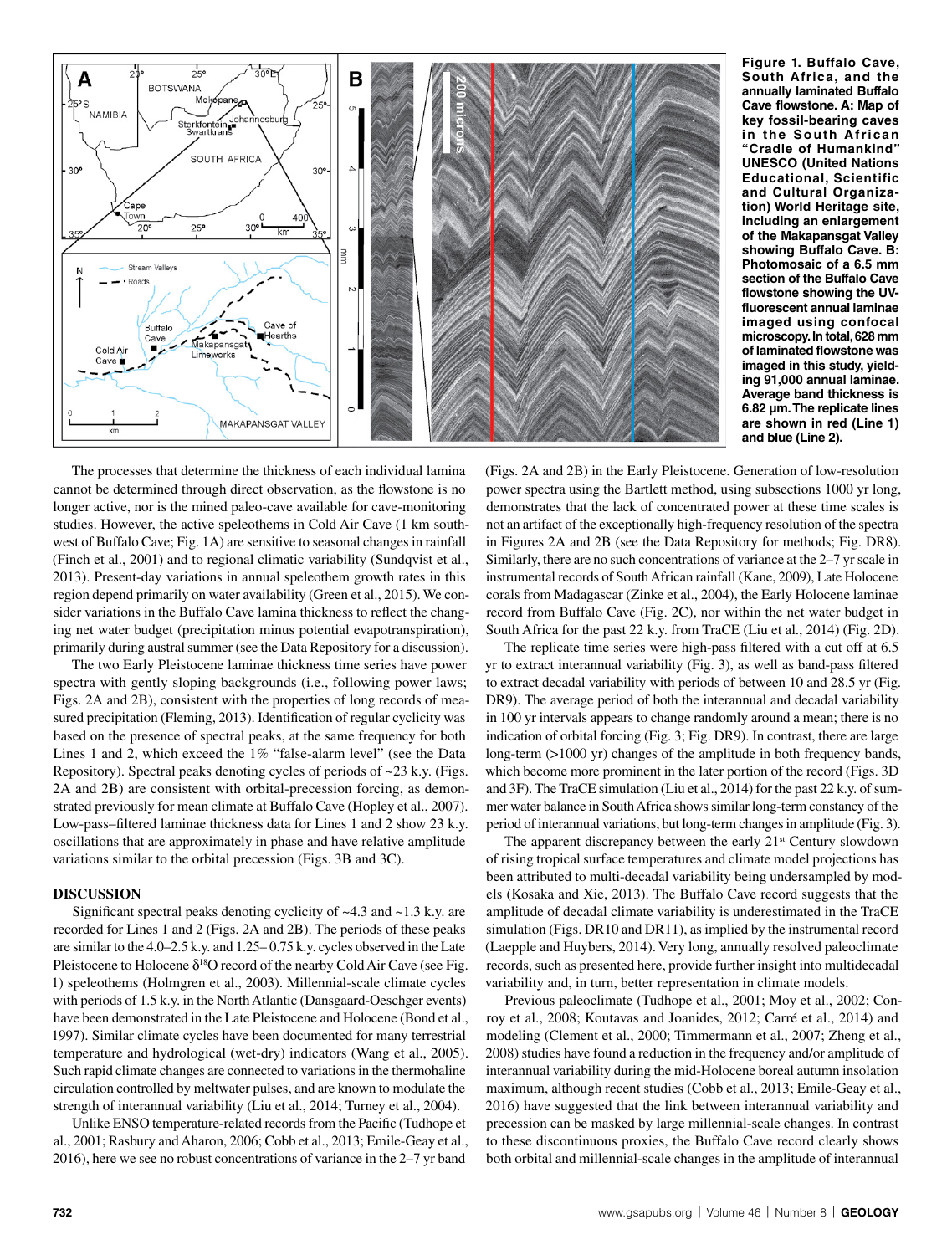

**Figure 2. Spectral properties of the hydroclimate time series of (A) Buffalo Cave Line 1, (B) Buffalo Cave Line 2, (C) Early Holocene, and (D) Transient Climate Evolution model (TraCE) simulation, showing power spectra of laminae thickness time series, background power-law fit (gray line), and 1% false-alarm level (dashed black line). Significant spectral peaks above the false-alarm level are labeled with the corresponding period. Spectral peaks that are not replicated in Lines 1 and 2 are shown in brackets. The spectral peak at 1282 yr for Line 2, although just below the false-alarm level, nevertheless may confirm the reliability of the 1264 yr peak for Line 1.**

rainfall variability. However, an ensemble of climate model simulations of Last Glacial Maximum (LGM) to recent rainfall anomalies suggest that the present-day teleconnection between ENSO and southern African rainfall is not robust to changes in orbital forcing (Fig. DR12), explaining the lack of variance in the 2–7 yr band seen in the region (Fig. 2). Therefore, the Buffalo Cave record of rainfall variability should not be viewed as a proxy for ENSO amplitude, but rather represents a local hydroclimate response.

There is an increased amplitude of interannual variations at ca. 1.775 Ma (Fig. 3F) that is temporally coincident with the emergence of the Acheulean lithic technology (Fig. 3A; see the Data Repository for a discussion). The increased amplitude (Fig. 3B) may be a consequence of the shift to larger precession changes (Clement et al., 2004), but could also be plausibly linked to an enhancement of the tropical circulation at ca. 1.8 Ma (Ravelo et al., 2004; Hopley et al., 2007).

## **CONCLUSIONS**

It is still an open question as to what effect future anthropogenic climate change will have on tropical climate variability. Model simulations of the 21st Century do not show robust changes in either the frequency or dynamics of interannual variability, such as ENSO (Collins et al., 2010; Stevenson, 2012); however, there are robust amplitude increases in their



**Figure 3. Comparison of interannual variability with orbital-scale changes in South African hydroclimate from Early Pleistocene and Early Holocene flowstone laminae and transient model simulations (Liu et al., 2014), using interannual filters on 100 yr intervals. A: Earliest evidence for the Acheulean (Antón et al., 2014) lithic technology (solid green bar), and the 95% confidence interval on the first appearance datum (dashed green bar; see Data Repository). B: Orbital precession (La2004—Laskar et al., 2004). C: Low-pass– filtered Buffalo Cave laminae from the Early Holocene (E Holo, orange) and Early Pleistocene Line 1 (red) and Line 2 (blue). D,E: Transient Climate Evolution model (TraCE) simulation (black) standard deviations (SD, mm/day) and period for non-overlapping 100 yr intervals; interannual variations in laminae thickness based on band-pass and high-pass filtering, respectively. SD is between 2 and 4** μ**m from the long-term mean of 6.89** μ**m. The standard deviations in 100 yr intervals of the Early Holocene laminae lie beyond the range shown for the TraCE simulation. Increase in the amplitude of interannual variability first occurs at ca. 1.775 Ma (yellow shading).**

hydroclimatic response (Fig. DR 13; Cai et al., 2015). Along with increasing extreme floods and drought, this is a simple response to the higher saturation vapor pressure of warmer air (Christensen et al., 2013). Orbital variations are known to change the circulation, temperature, and hydroclimate of subtropical Africa (Joussaume et al., 1999). This new record demonstrates that past interannual hydroclimate variability was controlled, at least in part, by local temperatures (associated with increased local solar insolation). It provides robust observational confirmation of the expected long-term increase in the amplitude of South African rainfall variability during anthropogenic warming (Christensen et al., 2013).

It has been suggested that long-term climate changes influenced morphological and technological change in hominin evolution (Antón et al., 2014). The development of plausible mechanisms for this influence has been hampered by a lack of knowledge about how those long-term climate changes were manifested during an individual's lifespan. This record (and others developed using the novel method described here) could provide essential data for exploring the role, if any, that climate variability and resource uncertainty played in hominin evolution.